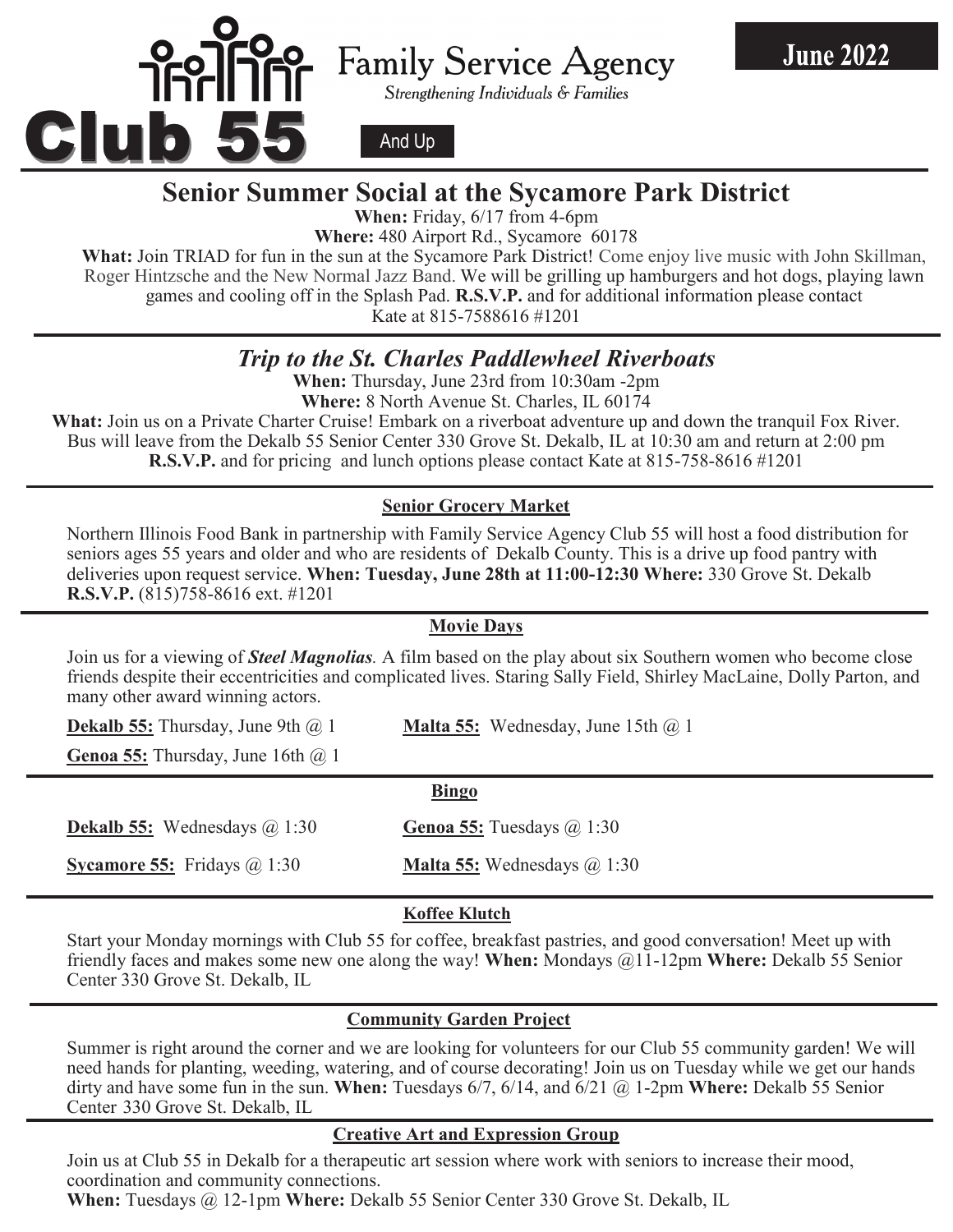#### **Health and Fitness**

For information on any of the following programs contact 815-758-8616 #1201.

**Chair Yoga with Kim:** Join our yoga instructor Kim as she guides you through gentle exercises that will help improve strength, flexibility, and stress as well as help with pain management. **When:** 6/13 and 6/27 @10am **Where:** Club 55 Dekalb senior center fitness room.

**Chair DVD Exercise:** Join us for fitness and companionship while exercising to Sue Grant's *Older and Wiser Workout* DVD. Sue's program focuses on stretching, aerobics, strength training, and balance. **When:** Wednesdays and Fridays @ 10am **Where:** Club 55 Dekalb senior center fitness room.

**Tai Chi with Kim:** Join our instructor Kim through gentle exercise that helps seniors improve balance, stability a and flexibility. Tai Chi consists of making slow, graceful movements while breathing deeply. **When:** The first Monday of the month 6/6 @ 10am **Where:** Club 55 Dekalb recreational room.

**Tai Chi DVD Exercise:** Join us for fitness and companionship while exercising to Scott Cole's DVD for *Balance and Mobility.* **When:** Mondays @ 10am **Where:** Club 55 Dekalb recreational room.

**Walkers and Talkers:** Join us for some fresh air and exercise at the park! **When:** Thursdays @ 9am **Where:** Hopkins Park, 1403 Sycamore Rd. Dekalb - Meet in front of the Band Shell.

.

#### **Club 55 Fitness at The Sycamore Park District**

Located at 480 Airport Rd, Sycamore.

**Chair Yoga with Kim:** Join our yoga instructor Kim as she guides you through gentle exercises that will help improve strength, flexibility, and stress as well as help with pain management. **When:** 6/10 and 6/24 @ 9:30 **Where:** The Sycamore Park District fitness room.

**Chair Exercises:** Join us for fitness and companionship while exercising to Anne Pringles *Stronger Seniors Stretch and Strength DVD.* Anne's program focuses on stretching, aerobics, strength training, and balance. **When:** Mondays and Fridays @ 11am **Where:** The Sycamore Park District fitness room.

**Tai Chi with Kim:** Join our instructor Kim through gentle exercise that helps seniors improve balance, stability a and flexibility. Tai Chi consists of making slow, graceful movements while breathing deeply. **When:** The first Friday of the month 6/3 @ 9:30am **Where:** The Sycamore Park District fitness room.

**Walkers and Talkers with Club 55:** The Sycamore Park District offers Club 55 members access to their indoor walking track. **When:** Monday's and Friday's @ 10 -11am **Where:** The Sycamore Park District indoor track

#### **Virtual Programs**

 **Health and Fitness:** Join Jamey for her Low Impact Group Exercises via YouTube. You can access the class by typing in: https://bit.ly/Club55Fitness.

**Creative Writing:** What is Creative Writing? It is a way to express your thoughts, feelings and emotions through writing. Join Martha Brunel as she guides us through creative expression through writing. **When:** 6/6 @ 1pm **Were:** Via Zoom or phone

#### **Tech help with Eriq at The Sycamore Public Library** *AND* **at Dekalb Club 55**

Questions about how to use your tech devices? Eriq from the Sycamore Public Library is here to help!

**When:** The First Tuesday of the month from 3-4 pm **Where: The Sycamore Public Library -** We are providing a shuttle service that will take you from the to the Sycamore Public Library at 2:45pm to return at 3:15pm. **When:** The 3rd Tuesday of the month from 3-4 pm **Where:** Dekalb 55 Senior Center 330 Grove St.

#### **Scam Prevention with Elder Care Services**

Lee Scott of Elder Care Services will be providing education on scams and how you can protect yourself.  **When:** Friday, 6/24th @ 2pm **Where:** Dekalb 55 Senior Center 330 Grove St. Dekalb

#### **Prairie State Legal Services**

A Prairie State Legal attorney will be available at Dekalb Club 55 to advise on civil legal issues such as housing matters, public benefits, issues affecting your safety, power of attorney and much more.

**When:** The fourth Tuesday of every month 6/28 @ 1- 4:30pm **Where:** Dekalb 55 Senior Center 330 Grove St.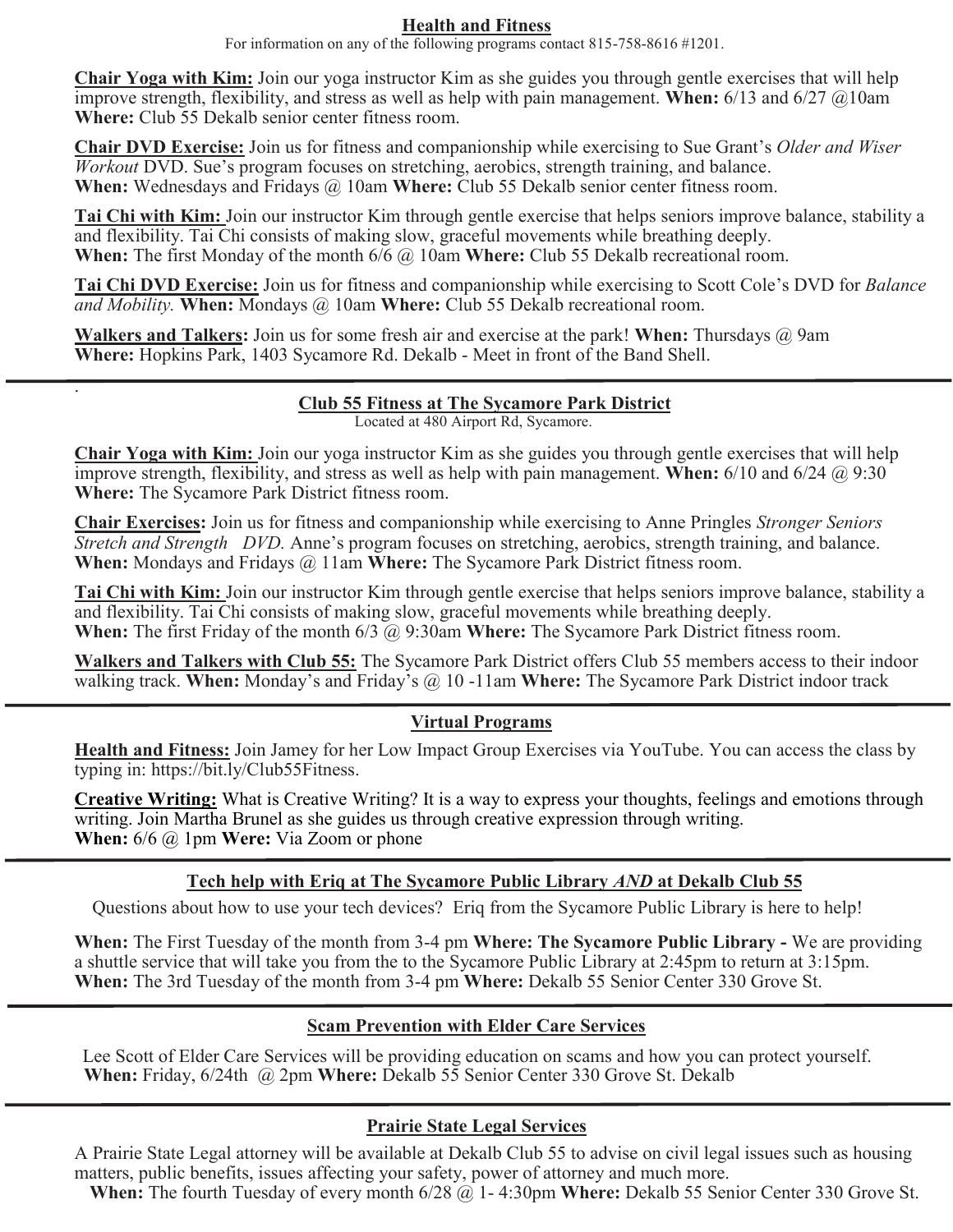#### **Community Resources**

**Community Action Program,** through the Family Service Agency, is providing financial assistance to those experiencing hardship caused by COVID-19. The assistance includes utility bills, rental or mortgage assistance, grocery assistance, and information for all assistance available in the community. For any of our neighbors in the community experiencing this hardship please reach out to the Community Action Program at the Family Service Agency 815-758-8616.

**Dial 2-1-1** for FREE, confidential, 24-hour information and referral assistance for: Housing • Shelter • Food • Legal Aid • Clothing • Education • Counseling • Utility Assistance • Health Care • Volunteer • Opportunities • Transportation• Employment Programs • Disaster Response. 2-1-1 is an easy-to-remember number that helps connect individuals and families to community-based organizations. All calls are free, anonymous and confidential.

#### **DeKalb County Community Gardens (DCCG)**

Family Service Agency is partnered with DCCG (DeKalb County Community Gardens) to assist in preventing food insecurity. DCCG provides grocery delivery and pop-up food pantries throughout DeKalb County. If anyone is in need of food please reach out to DCCG at 779-212-9543 or the Family Service Agency at 815-758-8616 for assistance.

DCCG Genoa Community Food Hub is open to Genoa and Kingston residents. Call (815)761-7313 for dates and times.

The DCCG Grow Mobile will be distributing food at various locations throughout the County. For more information visit: www.dekalbgardens.org/food-needs or call Club 55 at 815-758-8616 #1.

### **DeKalb Public Library Events**

For additional information or help with registration, please contact [samanthah@dkpl.org](mailto:samanthah@dkpl.org) or cal[l \(](mailto:samanthah@dkpl.org)815) 756-9568 ext. 1701.

**Bloom & Grow Spring DIY:** This is a free beginner workshop where you will learn, step-by-step, how to create this lovely Bloom & Grow wall mount. Please register as space for this program is limited. All supplies will be provided. **When:** Tuesday, 6/7 @ 5 -6:15pm. **Where:** The Dekalb Public Library.

**Knit & Crochet Circle:** Whether you're a veteran yarn worker or someone who wants to learn the craft, everyone is welcome! Bring a project to work on, or simply show up and learn. Enjoy time together with fellow crafters as we exchange patterns and ideas. **When:** Monday, 6/13 @ 6:30 -7:30pm. **Where:** The Dekalb Public Library.

**Afternoon Concert: Event Horizon Jazz Quartet:** Event Horizon is unique in the eclectic nature of their emotional pallet, mixing textures, influences and grooves with whimsy and love- all under the umbrella of what some call jazz. This concert is free and open to all. **When:** Saturday, 6/18 @ 3-4pm. **Where:** The Dekalb Public Library.

**Friends of the Library Summer Book Sale:** The Friends of the DeKalb Public Library invite you to the Summer Book Sale! Join us during the library's opening hours in the lower level for an astonishing selection of great quality hardcovers and paperbacks. **When:** Friday, 6/24 Saturday, 6/25 and Sunday, 6/26 @ 9- 4:30pm. **Where:** The Dekalb Public Library.

#### **Sycamore Public Library Events**

For additional information or help with registration, please contact

samanthas@sycamorelibrary.org or call (815) 895 -2500 ext. 404.

**Elder Care Services Partnership:** Join Shari Hanson, SHIP Counselor and Information & Assistance Coordinator at Elder Care Services, for a 30 minute one-on-one session the answer your questions regarding: Medicare, Medicaid, Benefit Access (License Plate Sticker Program) SNAP, LIHEAP (Energy Assistance and Weatherization) and Other cost saving programs and to provide assistance with the application process. **When:** Thursday, 6/9 @ 1-2pm. **Where:** The Sycamore Public Library.

**Concert in the Garden with Folk duo Andy & Judy:** Come by to hear Andy & Judy Daigle perform classic and original folk music! Their songwriting style has its roots firmly planted in traditional and folk music, but the influences of country, gospel, blues, and bluegrass, can be heard within their songs. **When:** Tuesday, 6/28 @ 6-7pm. **Where:** The Library Garden.

**Healthy Living: Cooking Demo Live Watch Party:** Join Chef Christo to learn about research in the areas of diet and nutrition, exercise, cognitive activity and social engagement, and use hands-on tools to help you incorporate these recommendations into a plan for healthy aging. **When:** Thursday, 6/30 @ 12pm. **Where:** Virtual - please register.

*Family Service Agency of DeKalb County (FSA) is providing information in the Senior Moments Newsletter as a public service. By receiving Senior Moments Newsletter and your participation in any activity, you understand that you are doing so at your own risk and acknowledge yourself and on behalf of your heirs, assigns, personal representatives and next of kin hereby release and hold harmless FSA, their officers, officials, agents and/or employees, from any and all liability for injury, disability, death, loss or damage to personal property. You understand that there are risks involved in any activity and that you have the right to cease participation at any point. You should always consult your physician or other healthcare provider before starting an exercise program.*